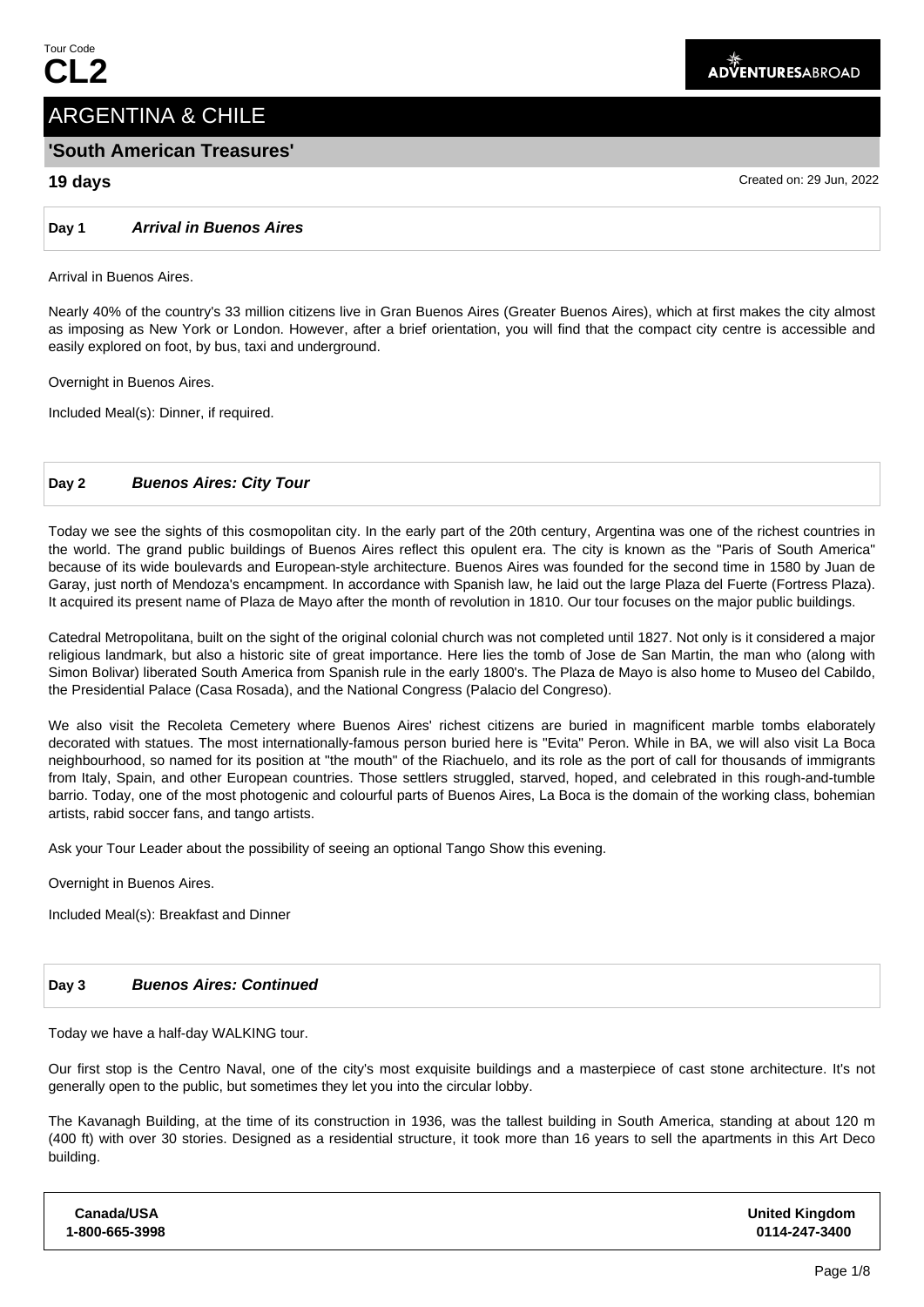Palacio Paz is perhaps the most beautiful of the Beaux Arts mansions in Buenos Aires; the Circulo Militar looks plucked from the Loire Valley. It was the home of the Paz family and took almost 12 years to build; the patriarch who commissioned it died waiting.

The General Jose de San Martin Monument celebrates General Jose de San Martin, who battled against Spain in the wars of independence and is known as the founder of the Argentine nation. The Palacio San Martin is another of the grand mansions that line Plaza San Martin, this was the home of the powerful Anchorenas family whose prestige dated to colonial times in Argentina. The Islas Malvinas-Falkland Islands Memorial honors the more than 700 Argentines who died in the war over the Islas Malvinas/Falkland Islands chain in the brief war with Great Britain in early 1982.

The Torre Monumental (British Clock Tower) is a 1916 gift from the British community in Buenos Aires, along with all other things British, was renamed in response to the Islas Malvinas/Falkland Islands War and is called the Argentine Big Ben by some. Decorated with British royal imperial symbols, the base was partly destroyed by an angry mob during an Islas Malvinas-Falkland Islands memorial service. Inside the tower you'll find a small Buenos Aires City Tourism Information Office.

Retiro Station was opened in 1915 and was built with British technological assistance. Four British architects designed it, and the steel structure was made in Liverpool, England, and shipped to Argentina to be assembled.

Our tour ends in the Galerias Pacifico in time for your lunch break. This is the most famous shopping mall in Buenos Aires, opened in 1891. The building was designed to recall the Galleria Vittorio Emanuele II in Milan, with its long halls, glass cupola, and several tiers of shops.

Overnight in Buenos Aires.

Included Meal(s): Breakfast and Dinner

## **Day 4 Buenos Aires - Fly to Bariloche**

A direct flight from Buenos Aires brings us to Bariloche, located in the heart of the Lake District. The Nahuel Huapi National Park extends over 750,000 hectares, of which 330,000 is a National Reserve. Situated in the southwest of Neuquen Province and northwest of Rio Negro, it stretches from the Patagonian steppes to the high Andes. On account of abundant rainfall and summer melt from snowfields and glaciers, there is a great number of lakes and also rivers that flow either to the Atlantic or the Pacific oceans. Lake Nahuel Huapi, covering an area of 60,000 hectares, is the largest in the area.

This afternoon we visit the Francisco P. Moreno Patagonian Museum, inaugurated by National Parks in 1940. It is named after the famous explorer of the Andes and the Patagonian rivers, who donated the lands that were later transformed by the government into the first national park in Argentina. It has halls specializing in natural science, ethnography, pre-history and local and regional history. It also has a library and a bookstore.

Bariloche has a very strong Central European influence; most of the first settlers were of Swiss, German, or Northern Italian origin. These people gave the city its European style, with Swiss chalets, ceramics, chocolates, and neat shop windows. However something tells you that you are not in Europe; boats are seldom seen in the huge Nahuel Huapi Lake, the roads are swallowed up in the wilderness as soon as they leave the city and at night, there are no lights on the opposite shore of the lake.

You will have time to explore the lakeside and to visit Bariloche town with it's chocolate shops and excellent visitors' centre.

Overnight in the Bariloche area.

Included Meal(s): Breakfast and Dinner

# **Day 5 Bariloche Area: Small Circuit**

Today we have the classic half-day tour of the Bariloche region. We will get a general overview of the surrounding area along a 60 Km (40 mi) partial loop excursion, all on a paved road. Our outing heads westward from Bariloche on the highway to Llao Llao along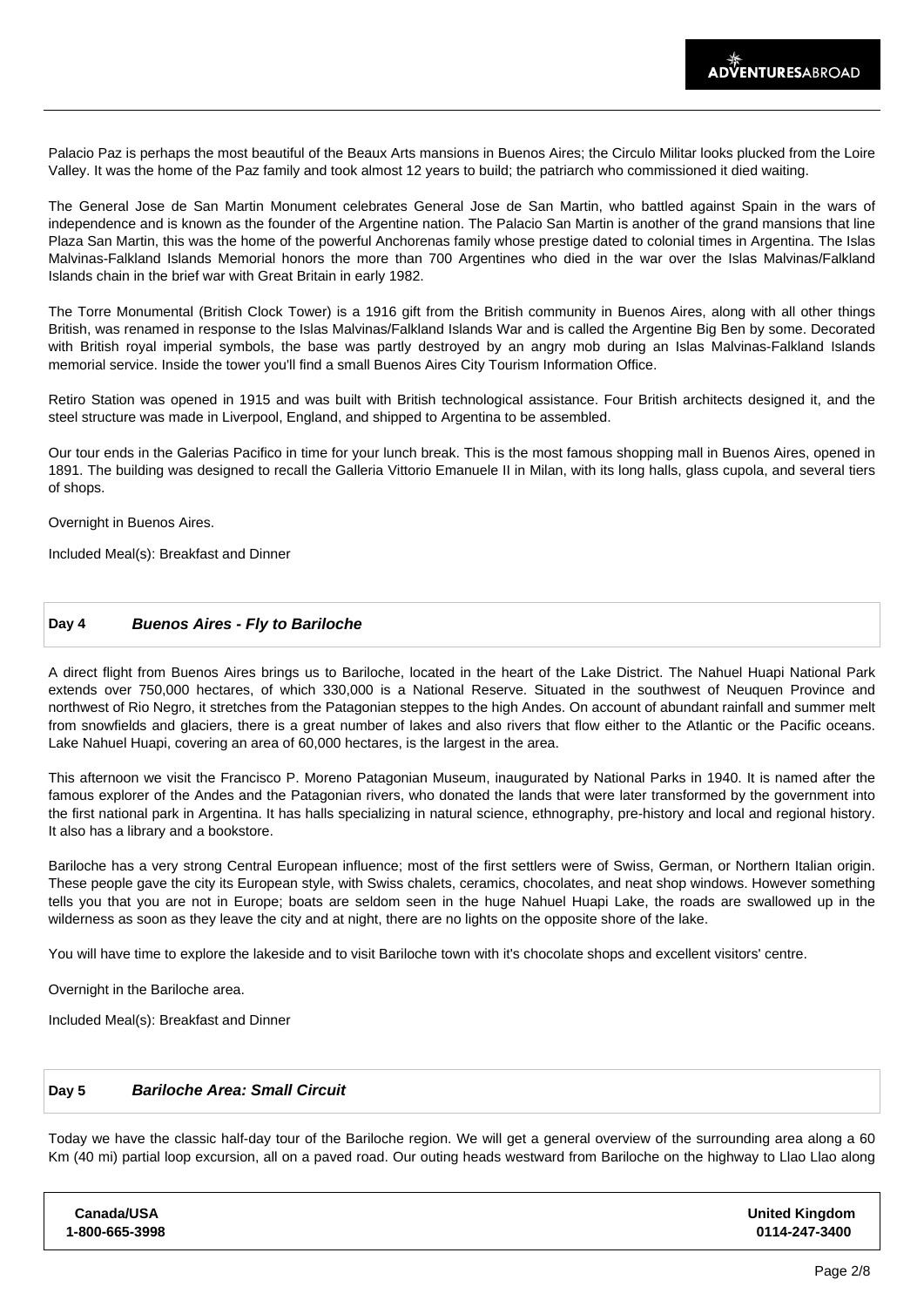the southern shore of Lake Nahuel Huapi. At Km 8, the road passes Playa Bonita, a small harbour and popular beach. Cerro Campanario, the Belltower Hill, is at Km 18 (mile 12), where our bus may stop on the outward leg or when returning. The view from the top of this hill, reached after a seven minute chairlift ride, is the highlight of the trip. The Catedral Ski Village, at the base of the ski slopes, and part of the city of Bariloche, are visible from this spectacular 360 degree look-out.

The tour continues toward St Eduard's chapel and the Llao Llao Hotel. It is after passing the hotel's golf course, at the 100 inch yearly rainfall boundary, that the Valdivian Rain Forest begins. This is a temperate rain forest, with vines canes and lush vegetation. Our tour continues through a thick beech forest surrounding the western Moreno Lake passing by the base of Lopez Mountain, a sheer 3650 m (12,000 ft) face of rock.

We'll have a short stop further along the road for a breathtaking view high above Moreno Lake, the Puerto Panuelo Harbour, Victoria Island and smaller islands on the lake. On the return trip, the road crosses the bridge between the Moreno lakes and then joins the main road back to Bariloche.

Overnight in the Bariloche area.

Included Meal(s): Breakfast and Dinner

## **Day 6 Bariloche, Argentina - Lake Crossing - Puerto Varas, Chile**

The Andean Lakes Crossing is the most scenic way to travel from Argentina to Chile. This spectacular crossing of the Andes takes us through lakes and mountain passes from Bariloche

to Puerto Varas, and occurs in a very well-orchestrated combination of boat and bus. Our luggage is handled for us -- you just sit back and enjoy the scenery.

After breakfast we leave by bus to Puerto Panuelo, where we will board the ship to navigate to the Puerto Blest Port, where we will arrive at 11:30. From there we will travel by bus to the Puerto Alegre Port at 13:30 where we will embark to navigate further. We then board a bus that will take us across the border to Chile at an altitude of only 976 m (3,200 ft); we continue on to Peula from which we embark towards Petrohue, sailing on the Lago Todos los Santos. Weather-permitting, we will have views of the Osorno Volcano, and the mountains, Puntiagudo and Tronador. Imposing views of the volcano Volcan Osorno y Calbuco dominate the landscape. At the Parque Nacional Vicente Perez Rosales, we will visit the Saltos del Petrohue Falls, capriciously-shaped volcanic rocks, bathed by emerald water falls.

At 19:30 we arrive in Puerto Varas, the City of Flowers.

Overnight in Puerto Varas.

Included Meal(s): Breakfast and Dinner

# **Day 7 Puerto Varas - Fly to Punta Arenas - Torres del Paine**

Today we fly to Punta Arenas and continue by road to Torres del Paine National Park, a full day of travel.

The Torres del Paine (Towers of Paine) are spectacular granite pillars which soar almost

vertically more than 2000 m (6,000 feet) above the Patagonian landscape. The park in which the high peaks sit may be considered the finest national park in all of South America. With turquoise lakes, roaring waterfalls, rivers and creeks, dense forests and sprawling glaciers, this is an unequalled destination.

Overnight at Torres del Paine.

Included Meal(s): Breakfast and Dinner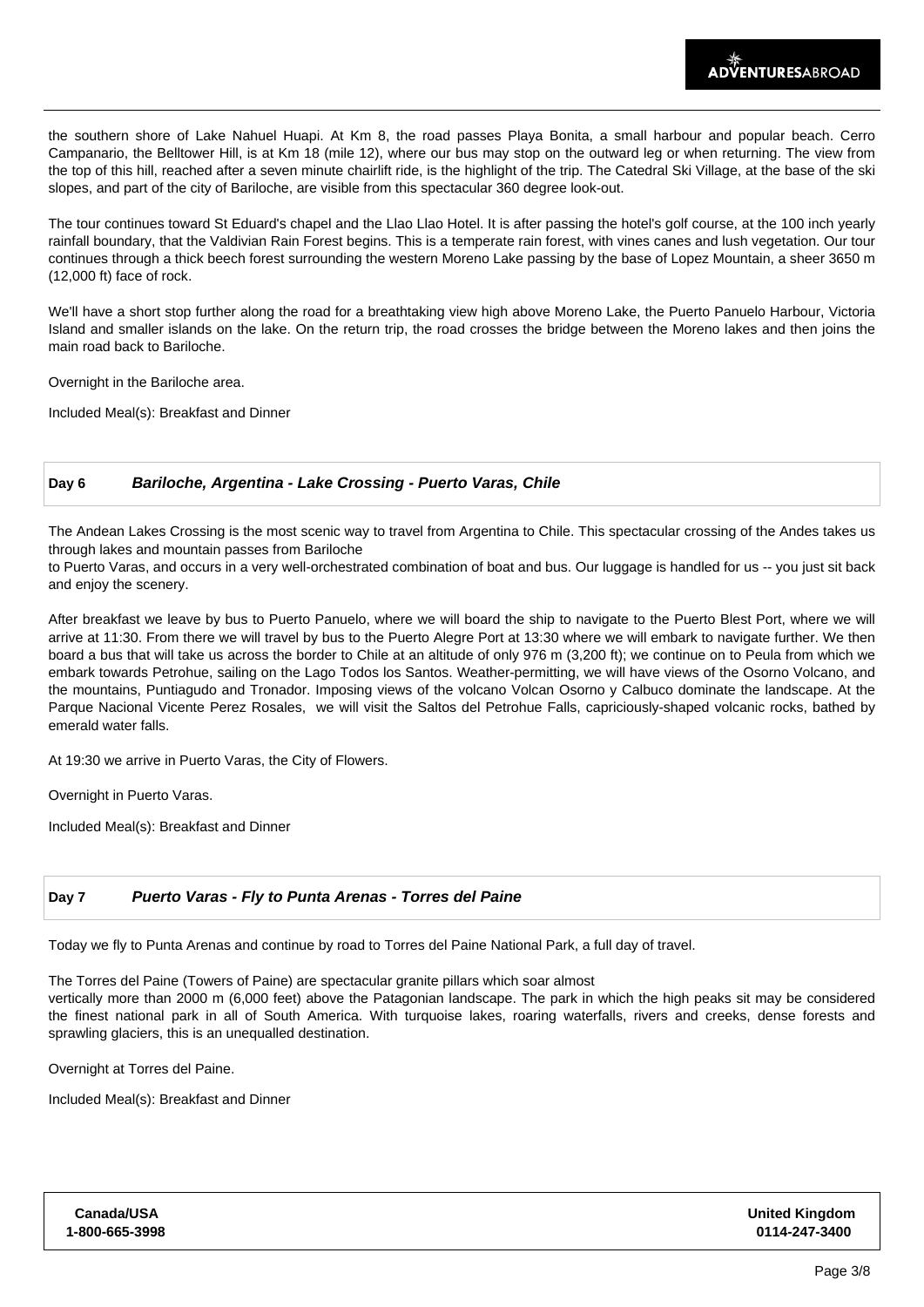#### **Day 8 Torres del Paine National Park**

Today we spend the entire day at Torres del Paine National Park.

Some say "Paine" come from the name of an early settler. Others say the name comes from an ancient Indigenous word meaning blue -- hearkening to the intense blue of the area's lakes. Whatever the name comes from or means, this is a spectacular park, comparable to Yellowstone or Yosemite in the US. Founded in 1959, Torres del Paine takes in 180,000 ha (450,000 acres). In 1978 UNESCO gave the park World Heritage status, recognizing it as a biosphere especially worthy of international recognition.

The park is part of the Paine Massif, which lies east of the high central Andean spine. These medium high mountains emerge suddenly from the plains of the Patagonian steppes. The mountains are granite, capped by crumbly sedimentary rock that used to lie on the valley floor. Before the park was acquired by the Chilean government, it belonged to ranchers who overgrazed and also burned down forests to increase pasture area.

The park is still recovering from this devastation, but it's a chance to see what nature can do to fix itself if given a chance. The glaciers of the park are in quick retreat -- up to 17 m (56 ft) a year for the last 90 years, creating a fascinating study of plant succession and soil build-up from bare rock to forest. The flora of the park ranges from grassland to southern beech forests. Many parts of the park were too remote for the cattle ranchers and exist today in a pristine state.

The animal stars of the park are the guanacos and the rheas. Rheas are an ostrich-like bird; guanacos are wild South American cameloids, related to the domesticated llama and alpaca. Native peoples hunted both across the plains, using every part for food and sheltering hide and feathers. When the Europeans came, the guanaco were slaughtered to make way for cattle, and almost became extinct.

We will travel through the park in our coach stopping at various points of interest and scenic viewpoints. We will also have an opportunity to walk one of the many easy-going trails that afford expansive views of the mountains, glaciers, and waterfalls for which Patagonia is famous.

Overnight at Torres del Paine.

Included Meal(s): Breakfast and Dinner

## **Day 9 Torres del Paine, Chile - Calafate, Argentina**

Today we travel by road to El Calafate, a resort town on Lake Argentino situated at the entrance to Los Glaciares National Park.

Overnight in Calafate.

Included Meal(s): Breakfast and Dinner

## **Day 10 Calafate: Perito Moreno Glacier & Glaciarium**

We leave the shores of Lago Argentino and ascend through sub-Antarctic forest which marks the gateway to Parque Nacional Los Glaciares. Its centrepiece is the Perito Moreno Glacier which, because of unusually favourable local conditions, is one of the world's few advancing glaciers. Huge icebergs on the glacier's 60 m (180 foot) high face calve and collapse into the Canal de los Tempanos as it advances about 100 m (300 feet) a year. The roar of the gigantic ice wall as it crashes into the surrounding channel is an unforgettable experience.

The geography at the nose of the glacier is also unique, in that it is possible to stand on a hill with spectacular viewpoints directly opposite the huge imposing wall of ice. The hope, of course, is to witness active calving, which results in a thunderous noise and oooo's and ahhhh's from its spectators. We will have plenty of time to stroll and enjoy fantastic views from every angle, and the unique plant and bird life.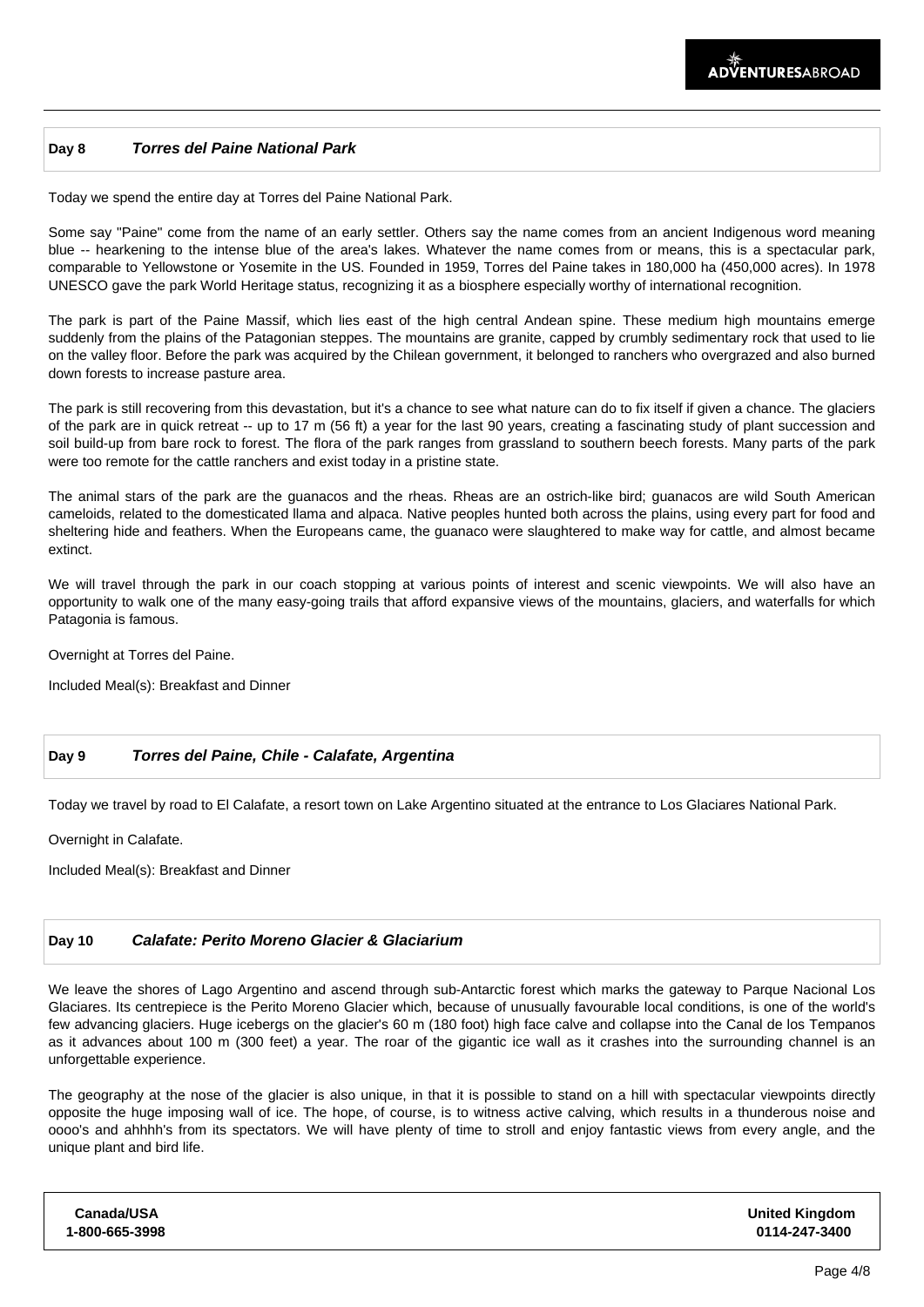While in the Calafate area, we will also visit the Glaciarium, a modern interpretation glaciological centre, and one of the few glacier museums in the world. The understanding of glaciers and environmental awareness are our main subjects. The exhibits include models, dioramas, photographs, screens, interactive representations, and a 3D documentary.

NOTE: Though weather may seem fine in Calafate, the weather near the glacier can be completely different. Generally the nose of Perito Moreno is characterized by cold wind and highly changeable conditions. You should be prepared with layered clothing and a warm hat.

This afternoon we return to Calafate.

Overnight in Calafate.

Included Meal(s): Breakfast and Dinner

## **Day 11 Calafate: Upsala Glacier**

This morning we depart early from our Calafate hotel to drive the short distance to the boat dock at Puerto Bandera at the western end of Lago Argentino. Here we board our boat for a picturesque trip across the pristine, exquisite turquoise waters to the Upsala Glacier, the other famous glacier near Calafate, only accessible from the water. At fifty kilometers long, ten kilometers wide, and many hundred meters thick, it is classified as one of three major glaciers in the park. Visitors are greeted with breathtaking vistas of crystal blue ice meeting vast blue skies and towering Argentinean mountains in the background.\*

There are several outside decks that offer excellent views; Cold weather clothing is suitable today.

\* The closeness of our approach depends on winds and the number of icebergs in the vicinity.

We return to Calafate late in the afternoon.

Overnight in Calafate.

Included Meal(s): Breakfast and Dinner

## **Day 12 Calafate - Fly to Ushuaia & Tierra del Fuego National Park**

Today we fly to Ushuaia on the island of Tierra del Fuego.

Ushuaia is considered the world's southernmost city. In 1520, Magellan passed through the strait that now bears his name, in search of a sea route to the spice islands of Asia. The Yahgan Indians built the fires that inspired Europeans to give this region its name -- "The Land of Fire". At first, very little attention was paid to this rocky and glacial shoreline, and its indigenous Indian population. It was not until the demise of Spain's colonial domination of the region in the late 1800's, that other Europeans began settling here. Ushuaia lies on the north shore of the Beagle Channel, at the very heart of the archipelago, and just east of the Parque Nacional Tierra del Fuego. Since 1950, the town has played host to an important naval base, supporting Argentine claims in Antarctica.

Ushuaia has one of the world's most dramatic settings: surrounding jagged glacial peaks rise from sea level to nearly 1500 m (4,500 ft). In 1870, the South American Missionary Society, a British-based organisation, made Ushuaia its first permanent outpost in the Fuego region.

This afternoon will be spent in the Tierra del Fuego National Park. Just a short drive from town, this pristine nature reserve is home to hundreds of species of birds, in addition to bountiful varieties of plant life. At Lapatoia Bay we reach the southern end of the Pan-American Highway, which starts in Alaska and runs all the way down through Canada, the USA, Central and South America.

Overnight in Ushuaia.

Included Meal(s): Breakfast and Dinner

| <b>Canada/USA</b> | <b>United Kingdom</b> |
|-------------------|-----------------------|
| 1-800-665-3998    | 0114-247-3400         |
|                   |                       |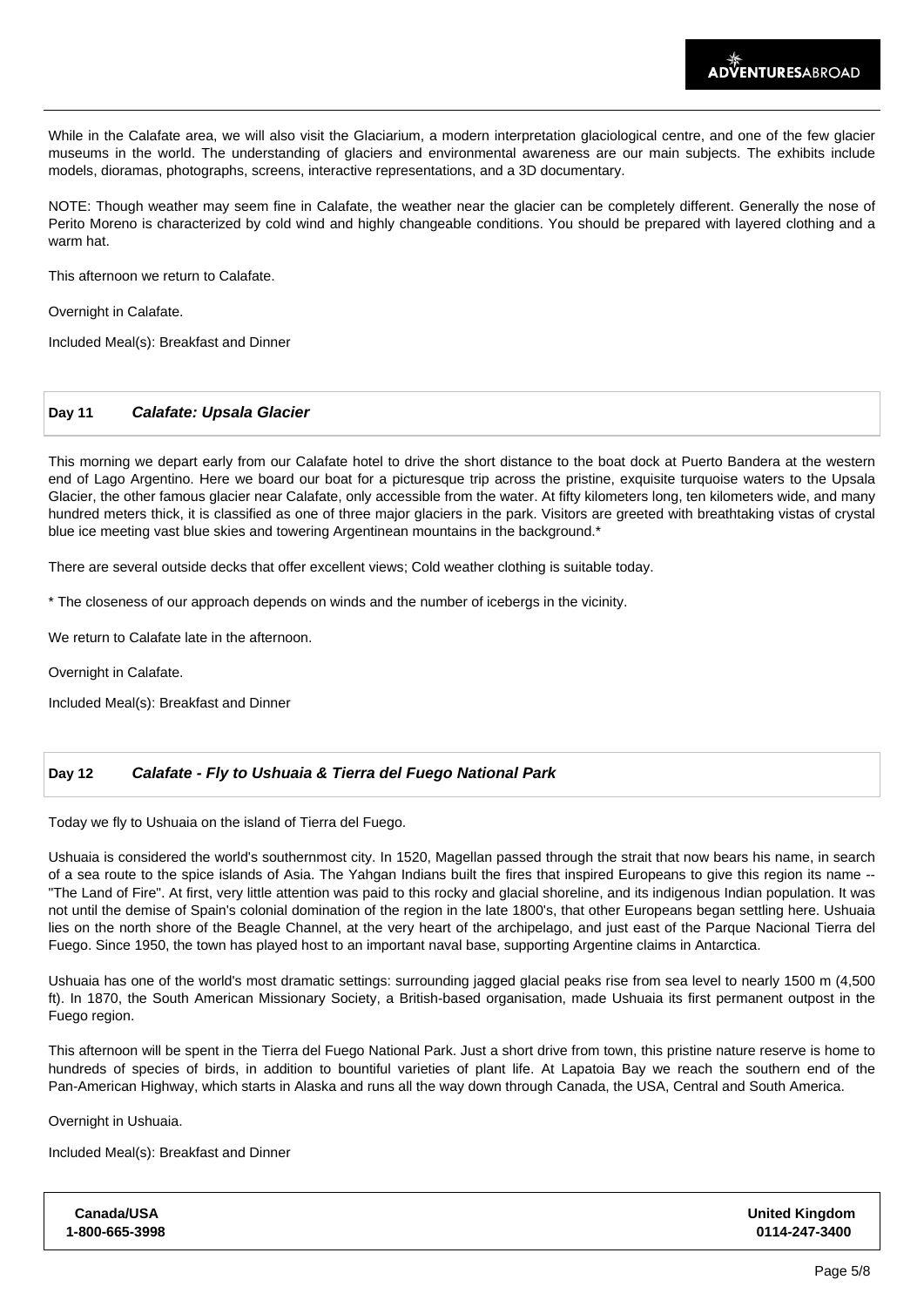## **Day 13 Ushuaia: Beagle Channel Cruise**

Today, weather permitting, we include a cruise on the Beagle Channel, named after the ship on which Darwin sailed through here in 1832. The island of Tierra del Fuego is divided between Argentina and Chile and the Beagle Channel forms part of the border between the two countries. In addition to spectacular scenery, we should see many species of marine mammals and birds, including a penguin colony.

You will also have time to discover this interesting town. We suggest a visit to the old prison of Ushuaia located within the confines of the naval base. The penitentiary was constructed by the prisoners themselves between 1902 and 1920. Now this impressive complex houses the Antarctic Museum, the maritime museum, a modern art gallery as well as a restored wing of the prison, complete with cells inhabited by some of the infamous prisoners.

Please note: As Tierra del Fuego is so close to the Antarctic Circle and surrounded by water, the weather here is extremely changeable hour by hour. In order to maximise our sightseeing, we may have to alter the sequence of our activities. Your Tour Leader will do his/her best to ensure that you see all the items listed on these days but, in the event of extreme weather, other activities may have to be substituted.

Overnight in Ushuaia.

Included Meal(s): Breakfast and Dinner

#### **Day 14 Ushuaia - Fly to Mendoza: Town Tour**

Today we fly to Mendoza (likely via Cordoba), the provincial capital, situated in the pre-mountainous Andes, and one of the largest and most beautiful cities of Argentina. Among its highlighted characteristics it features tree-lined streets, gardens, pathways and trolleybuses. Mendoza is the heart of the viticulture activity in the country and the starting point for practicing adventure and mountain sports: skiing, mountain climbing and rafting.

Today we have a leisurely look at Mendoza, including the Government House, San Martin Park, Independence Square surrounded by the Municipal Theatre and the Modern Art Museum, and from there to Plaza Espana and Plaza del Castillo, where there is a museum that was built on the foundations of the old Town Hall where excavations, old photographs and elements from the past can be observed. They are evidence of the earthquake that damaged the city in 1861, three hundred years after its foundation.

Overnight in Mendoza.

Included Meal(s): Breakfast and Dinner

#### **Day 15 Mendoza: Town Tour**

Mendoza is one of the most charming capitals of Argentina. It has a dry and sunny climate and a design that consists of large streets, wide sidewalks shaded by old trees, low construction, and ample green areas. Many of its streets have adjacent irrigation channels which give them a special charm; the ditches and canals remind the visitor that Mendoza has grown thanks to irrigation technology and development.

Today we have a half-day guided tour of the town, on which we'll see Government House, San Martin Park, Independence Square, Plaza Espana, and Plaza del Castillo.

Balance of the day at leisure to enjoy Mendoza.

Overnight in Mendoza.

Included Meal(s): Breakfast and Dinner

| Canada/USA     | <b>United Kingdom</b> |
|----------------|-----------------------|
| 1-800-665-3998 | 0114-247-3400         |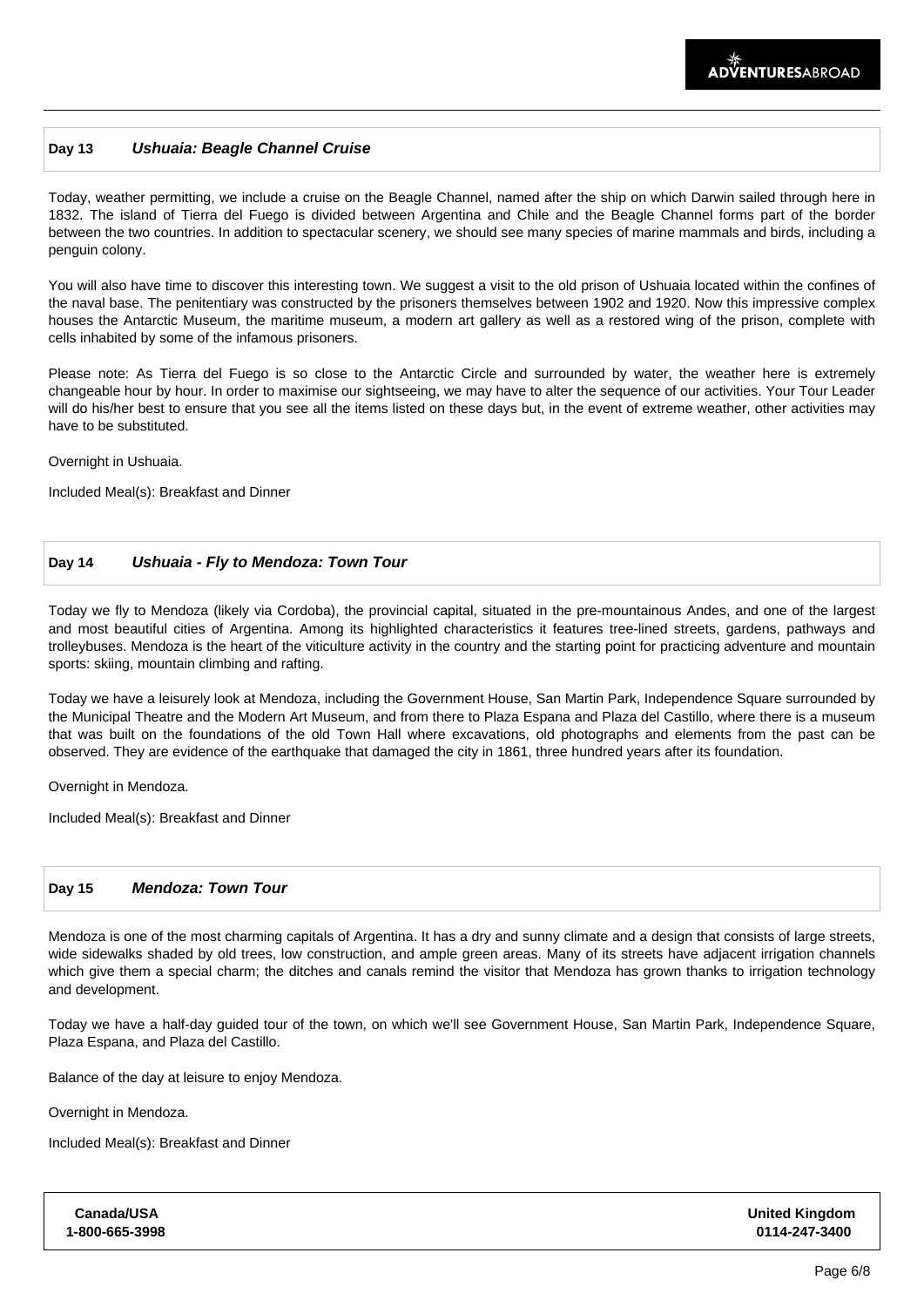## **Day 16 Mendoza Wine Tour - Fly to Santiago, Chile**

The Mendoza area is the fastest growing wine producing region in the world and it is Argentina's most popular spot to travel to for wine tours and tastings. Located in the shadow of Mt Aconcagua, the vineyards in the Mendoza wine region are at one of the highest elevations in the world. Receiving little rainfall per year, the vines are irrigated with runoff from melted glaciers in the Andes. Primarily, it is Malbec that is grown, a grape that thrives in the high altitude, arid region of Mendoza. Other varietals include Tempranillo, Cabernet Sauvignon, and Chardonnay.

Today we will visit two wineries for which the region is famous. As quality, season, and customer feedback can vary, we do not pre-determine which properties we will be visiting far in advance. Your Tour Leader will advise on today's activities in greater detail while on tour.

Today we include lunch at a wine estate (instead of dinner). If available, we may also be able to enjoy an olive oil tasting.

Later this afternoon we transfer to the airport for our flight to Santiago, Chile's capital and largest city, located in a valley surrounded by the snow-capped Andes and the Chilean Coast Range. Because our flight is likely over the dinner hour, and due to our substantial lunch, we do not include a group dinner this evening (most travellers grab something light at the airport as we wait to board).

Overnight in Santiago.

Included Meal(s): Breakfast and Lunch

#### **Day 17 Santiago & Valparaiso**

Today we travel to central Chile's Pacific coast and visit the colonial city of Valparaiso, an excellent example of late 19th-century urban and architectural development in Latin America. The route to Valparaiso takes us through the coastal plain and past Casablanca Valley, Chile's fastest growing wine region. Valparaiso ('Paradise Valley') is one of Chile's most important seaports and an increasingly vital cultural center. The city was the first and most important merchant port on the sea routes of the Pacific coast of South America that linked the Atlantic and Pacific oceans via the Strait of Magellan. The importance of the vibrant seaport began to decline after the construction of the Panama Canal in the early 1900s.

Built upon dozens of steep hillsides overlooking the Pacific Ocean, Valparaiso boasts a labyrinth of streets and cobblestone alleyways, embodying a rich architectural and cultural legacy. Valparaiso is protected as a UNESCO World Heritage Site and is often considered to be one of Latin America's most intriguing urban areas. The majority of the houses were constructed between 1880 and 1940. The neighborhood's economic and social lifeline was a system of funiculars that climbed the precipitous slopes, carrying people and goods like a series of elevators on wheels. In its heyday, the 'elevators' of Valparaiso had 31 station houses perched at points across the city's steep terrain.

We will start with a visit to La Sebastiana, one of poet Pablo Neruda's homes-turned-museums. From here we will continue to the heart of the historic quarter where we stroll the streets and enjoy a ride on one of the city's many elevators. Ascendor Artilleria, built in 1898, is one of the oldest still in operation and offers beautiful views of the coastline. The Cordillera funicular is situated on Cerro Cordillera, and was opened in the year 1887. This is the steepest and second oldest 'elevator' in Valparaiso.

Nearby along the coast we find the popular beachside resort of Vina del Mar. Vina del Mar has been nicknamed the 'Garden City' and, as Chile's premier beach destination, it stands to reason Viña del Mar would be packed full of scrumptious seafood eateries. Better yet, thanks to a burgeoning fishing industry and its proximity to the ocean, the seafood here is about as fresh as it gets. Today we include lunch here in lieu of dinner.

Return back to Santiago.

Overnight in Santiago.

Included Meal(s): Breakfast and Lunch

**Canada/USA 1-800-665-3998** **United Kingdom 0114-247-3400**